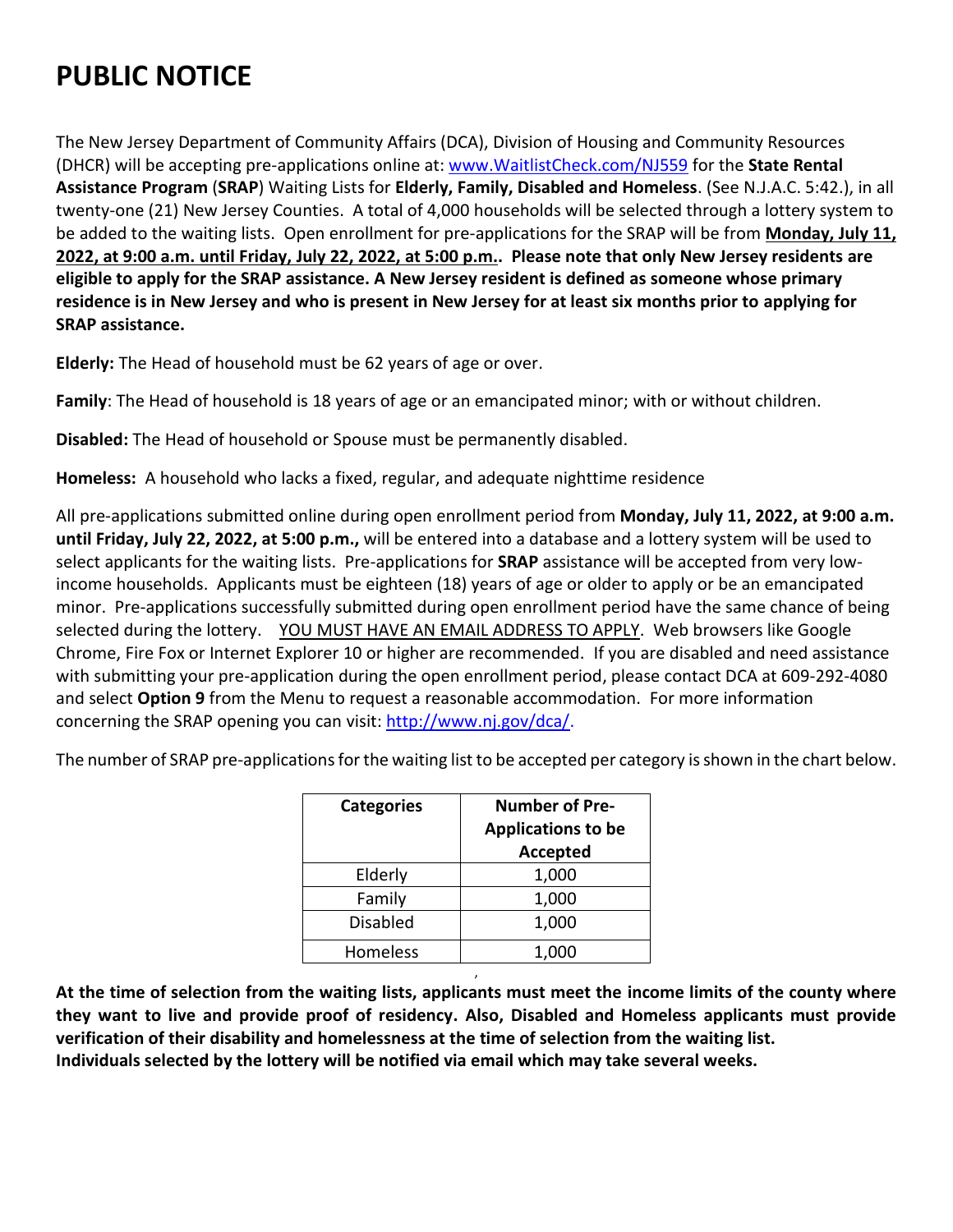## **PUBLIC NOTICE**



| STATE RENTAL ASSISTANCE PROGRAM 2022 INCOME LIMITS |          |          |          |          |          |          |          |          |
|----------------------------------------------------|----------|----------|----------|----------|----------|----------|----------|----------|
| County                                             | 1 Person | 2 Person | 3 Person | 4 Person | 5 Person | 6 Person | 7 Person | 8 Person |
| <b>Atlantic</b>                                    |          |          |          |          |          |          |          |          |
|                                                    | 23600    | 26950    | 30465    | 34925    | 38985    | 43020    | 47080    | 51115    |
|                                                    |          |          |          |          |          |          |          |          |
| <b>Bergen</b>                                      |          |          |          |          |          |          |          |          |
|                                                    | 34275    | 39200    | 44075    | 48950    | 52875    | 56800    | 60725    | 64625    |
|                                                    |          |          |          |          |          |          |          |          |
| <b>Burlington</b>                                  |          |          |          |          |          |          |          |          |
|                                                    | 29525    | 33750    | 37950    | 42150    | 45550    | 49170    | 53630    | 58115    |
|                                                    |          |          |          |          |          |          |          |          |
| Camden                                             |          |          |          |          |          |          |          |          |
|                                                    | 29525    | 33750    | 37950    | 42150    | 45550    | 49170    | 53630    | 58115    |
|                                                    |          |          |          |          |          |          |          |          |
| <b>Cape May</b>                                    |          |          |          |          |          |          |          |          |
|                                                    | 26600    | 30400    | 34200    | 37950    | 41860    | 46120    | 50380    | 54640    |
|                                                    |          |          |          |          |          |          |          |          |
| Cumberland                                         |          |          |          |          |          |          |          |          |
|                                                    | 22525    | 25725    | 29590    | 33950    | 37935    | 41895    | 45855    | 49815    |
|                                                    |          |          |          |          |          |          |          |          |
| Essex                                              |          |          |          |          |          |          |          |          |
|                                                    | 32200    | 36800    | 41400    | 46000    | 49700    | 53375    | 57050    | 61265    |
|                                                    |          |          |          |          |          |          |          |          |
| Gloucester                                         |          |          |          |          |          |          |          |          |
|                                                    | 29525    | 33750    | 37950    | 42150    | 45550    | 49170    | 53630    | 58115    |
|                                                    |          |          |          |          |          |          |          |          |
| Hudson                                             |          |          |          |          |          |          |          |          |
|                                                    | 32200    | 36800    | 41400    | 45950    | 49650    | 53325    | 57000    | 61240    |
|                                                    |          |          |          |          |          |          |          |          |
| Hunterdon                                          |          |          |          |          |          |          |          |          |
|                                                    | 38000    | 43425    | 48850    | 54250    | 58625    | 62950    | 67300    | 71625    |
|                                                    |          |          |          |          |          |          |          |          |
|                                                    |          |          |          |          |          |          |          |          |
| Mercer                                             |          |          |          |          |          |          |          |          |
|                                                    | 33400    | 38150    | 42925    | 47675    | 51525    | 55325    | 59150    | 62950    |
|                                                    |          |          |          |          |          |          |          |          |